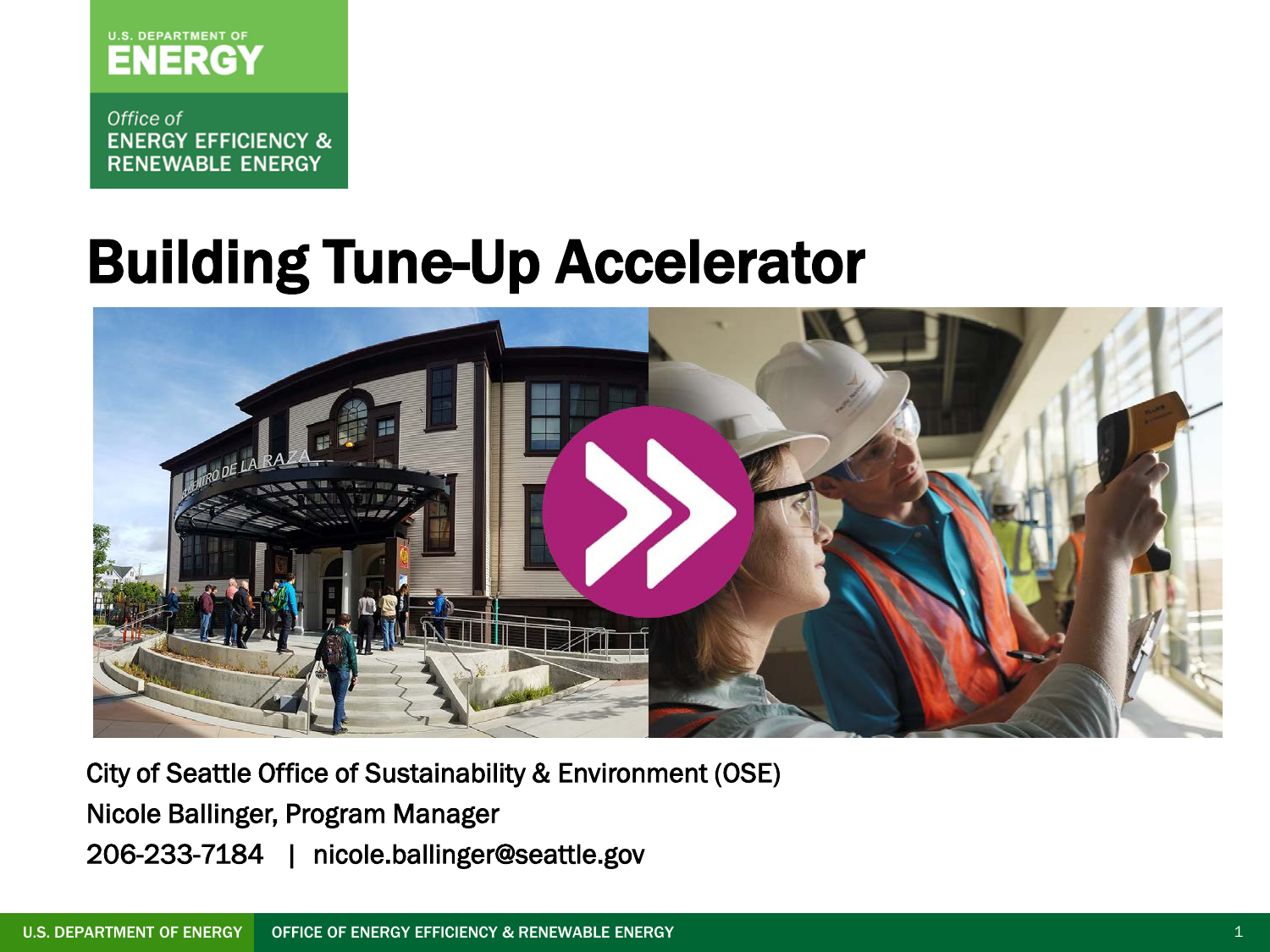# Project Summary

#### Timeline:

Start date: September 1, 2016 Planned end date: August 31, 2019

Key Milestones

- 1. A minimum of 5 qualified service providers have received training (by 2/28/18) and have sufficient capacity to conduct 100 building assessments and to implement operational improvements
- 2. Utility agreements w/ Seattle City Light in place for min. of 70 buildings (by  $2/28/18$ )

### Budget:

#### Total Project \$ to Date:

- DOE: \$378,337
- Cost Share: \$699,173

#### Total Project \$:

- DOE: \$1,358,152
- Cost Share: \$1,812,097

### **Key Partners:**

City of Seattle OSE

Seattle City Light

Smart Buildings Center

Pacific Northwest National Laboratory

U. of Washington Integrated Design Lab

### Project Outcome:

Conduct operational and maintenance building tune-ups and additional energy efficiency measures that average 20% energy savings across at least 100 buildings or tenant spaces.

Achieve an estimated total savings of 99.7 Million kBtu/year and about \$1.5 Million annual cost savings.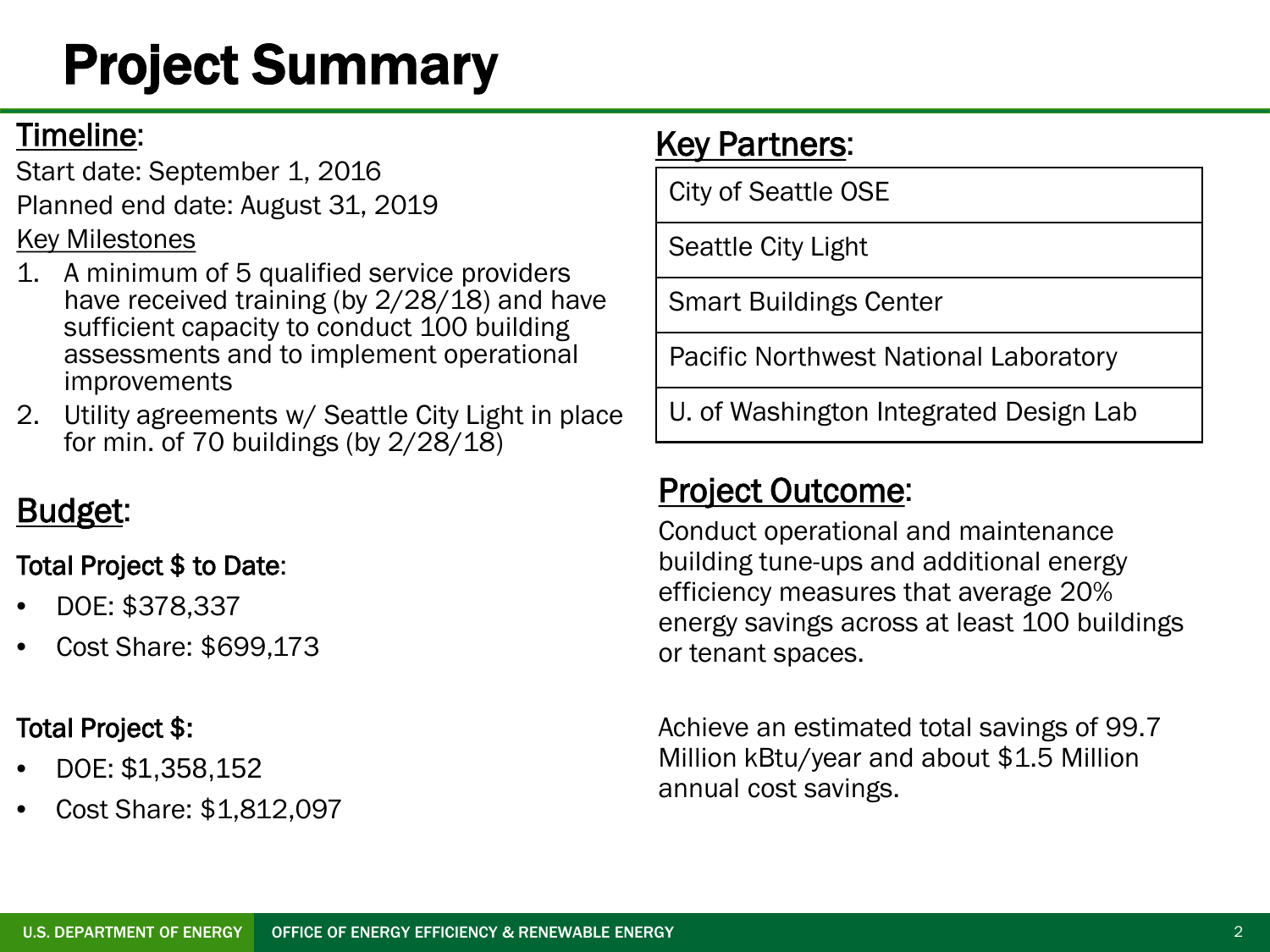# Building Tune-Up Accelerator Project Team







SMART **BUILDINGS CENTER** A project of NEEC



Proudly Operated by **Battelle** Since 1965



**Energy Efficiency & Renewable Energy**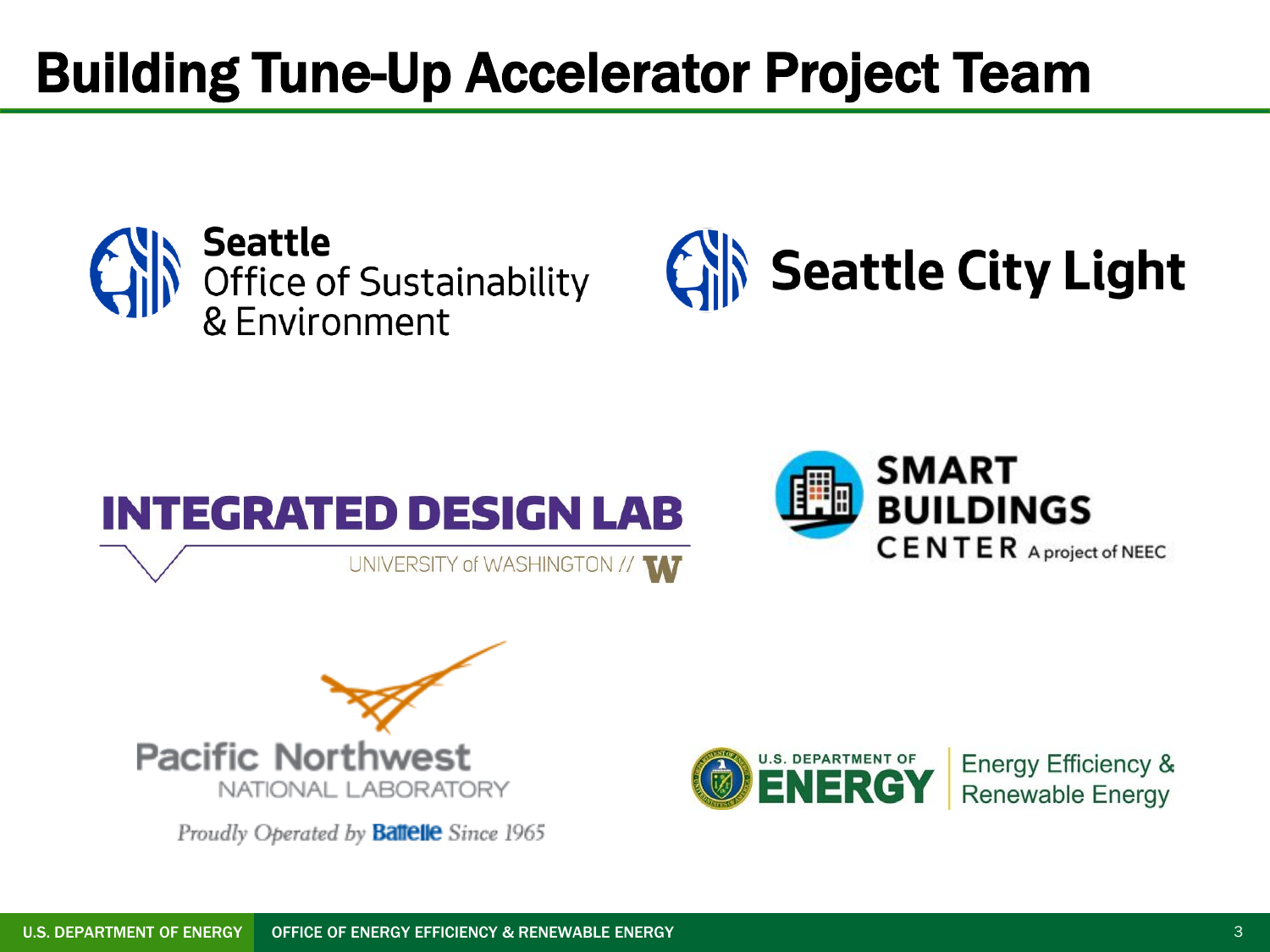# **Challenge**

The City of Seattle mandated **Building Tune-**Ups (RCx "light") in 2016 for commercial buildings 50K SF+. It phases in with largest buildings (200K+) first in 2019.



We heard from energy service providers & building owners that Rcx is known and practiced in large buildings 100K SF+.

### But for smaller buildings 50 - 100K SF…

- Are there enough service providers?
- Do building owners know where to start?
- Can greater energy savings be found?
- Is the mandate effective for this market?

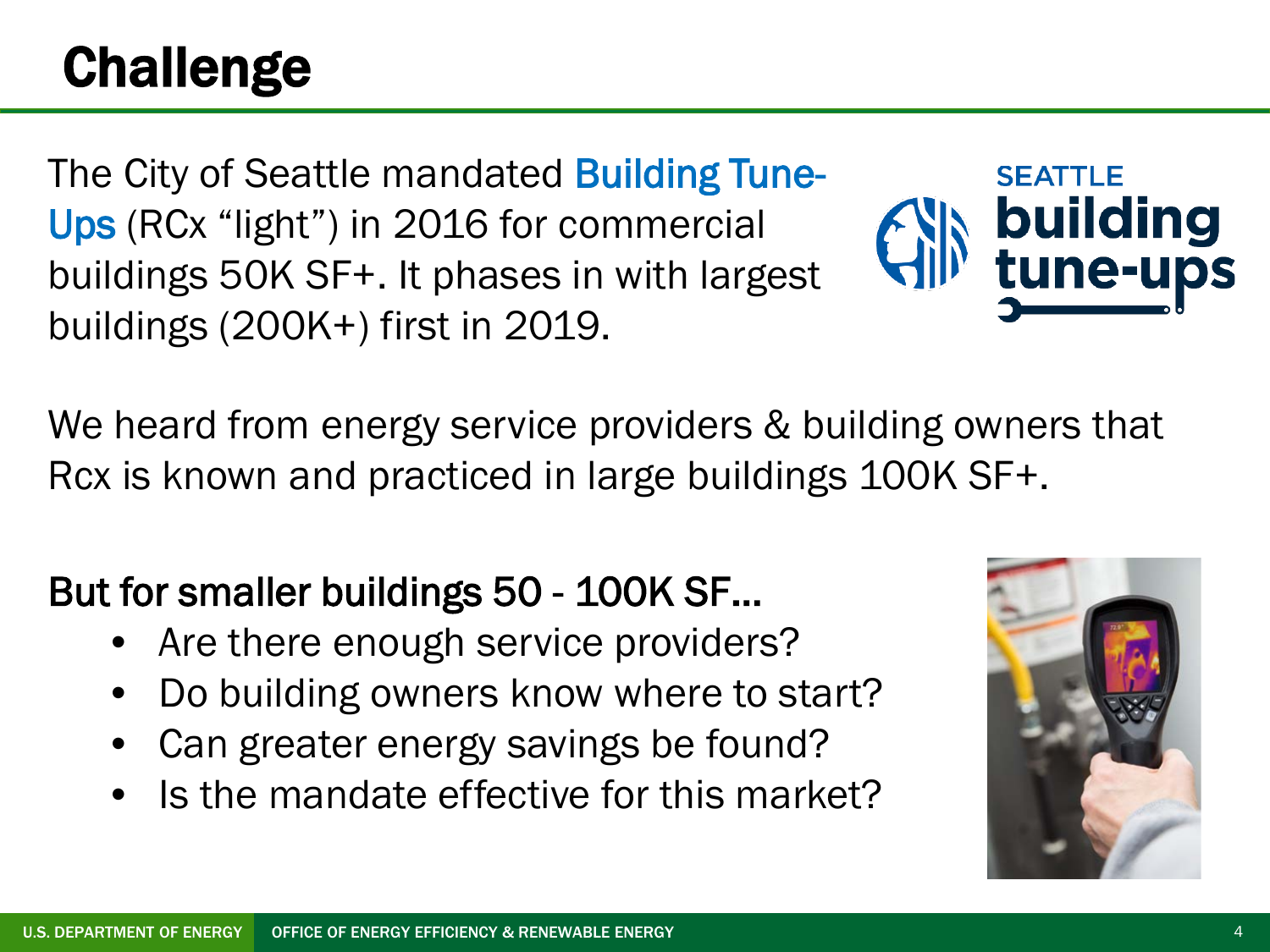# Approach

- 1. Advance market expertise to support tune-ups >> Workforce Development
- 2. Accelerate tune-ups in mid-size buildings >> Owner Engagement
- 3. Generate voluntary market action towards greater savings

>> Building Assessments & Implementation – 20% Savings Goal

- 4. Ensure the mandate is effective for this market sector
	- >> Evaluation & Refinement





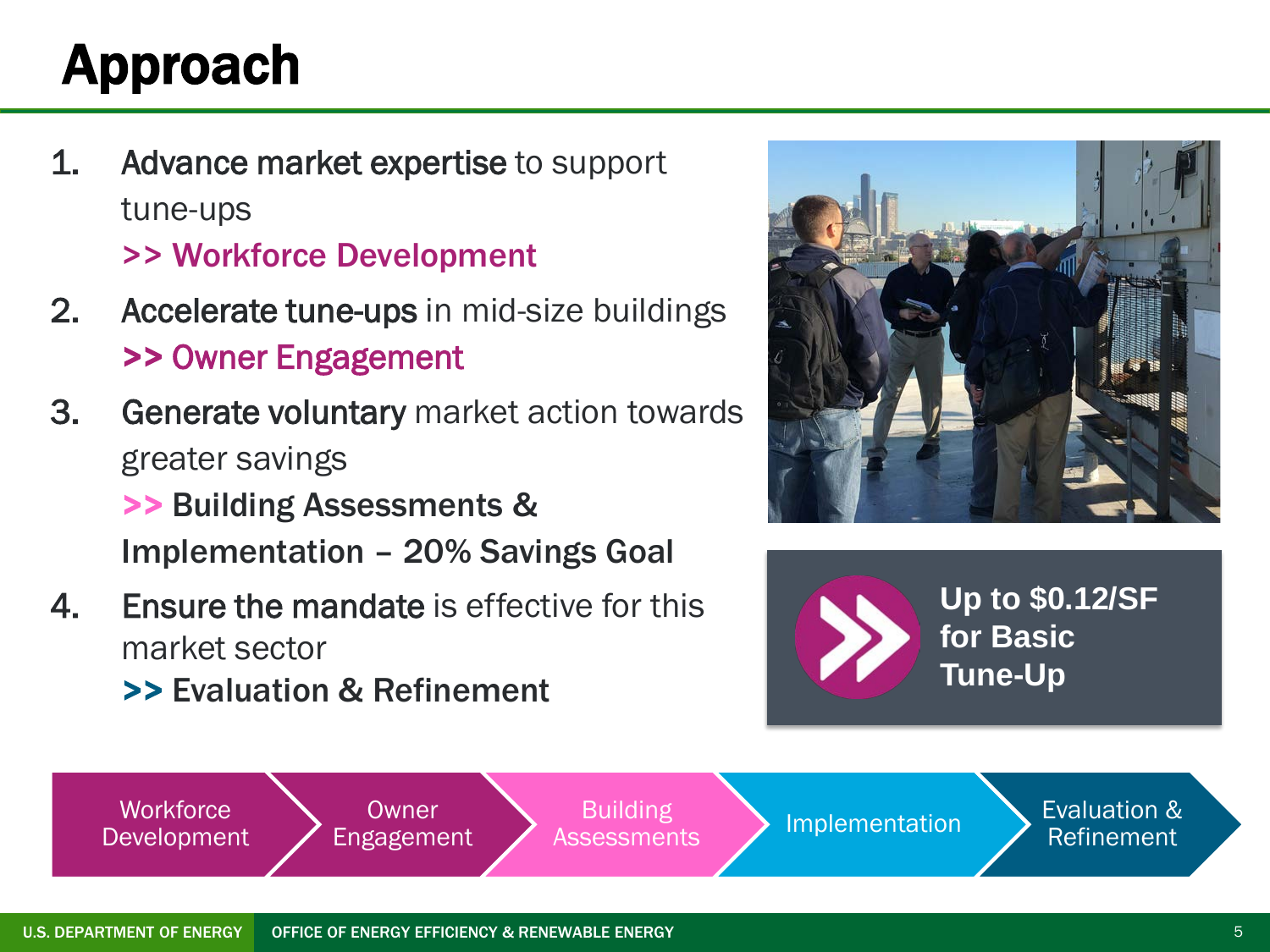# Impact

- Supports Seattle's goal of zero net GHG emissions by 2050
- Jump starts tune-ups on 100+ (of ~400 required) buildings
	- Provides incentive and technical support
	- Encourages action beyond "requirement"
- Increases market knowledge to inform future programs
	- Customer demographics
	- Barriers to tune-ups and other ECMs
	- Existing assets in the building

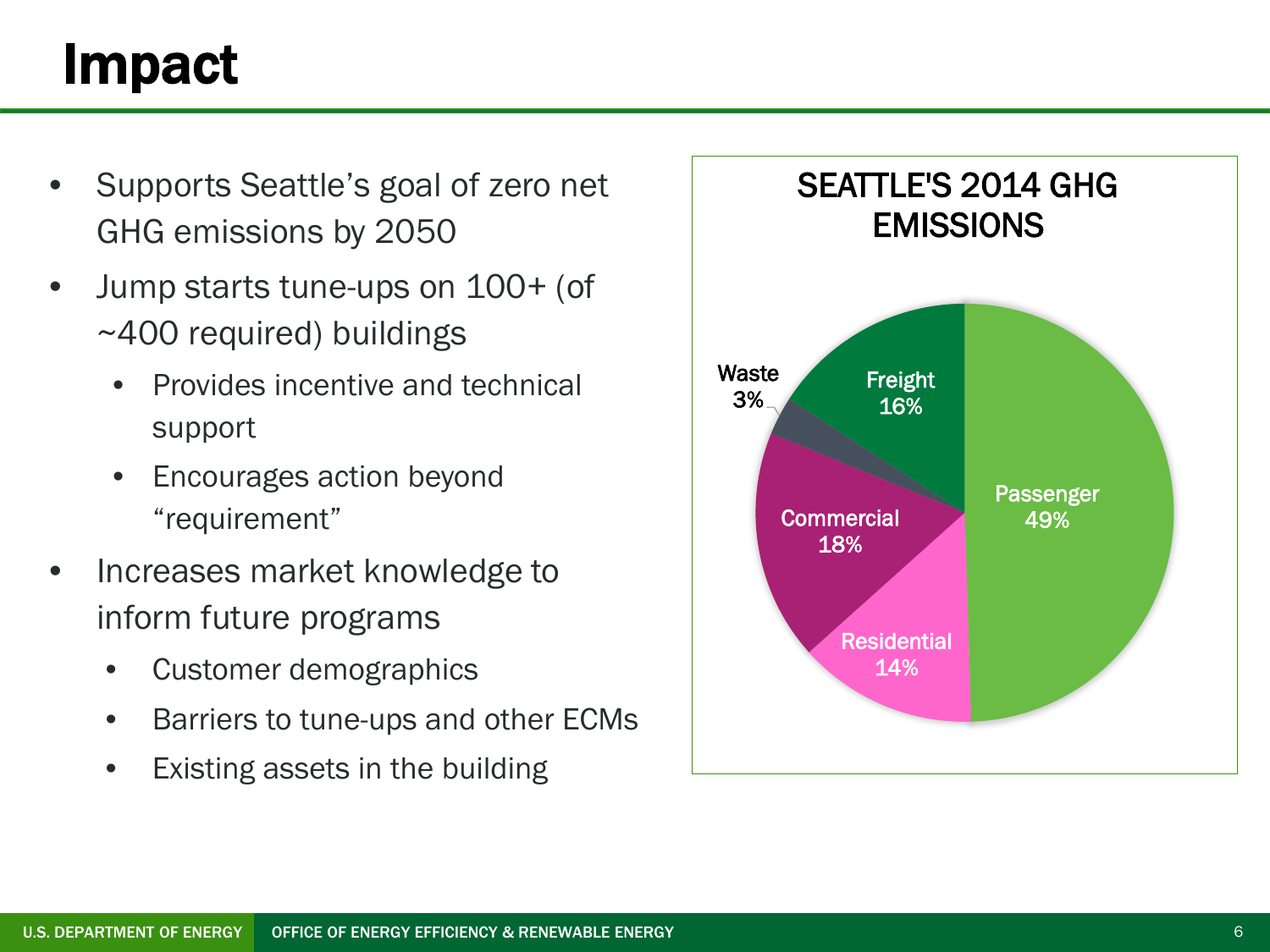### Progress

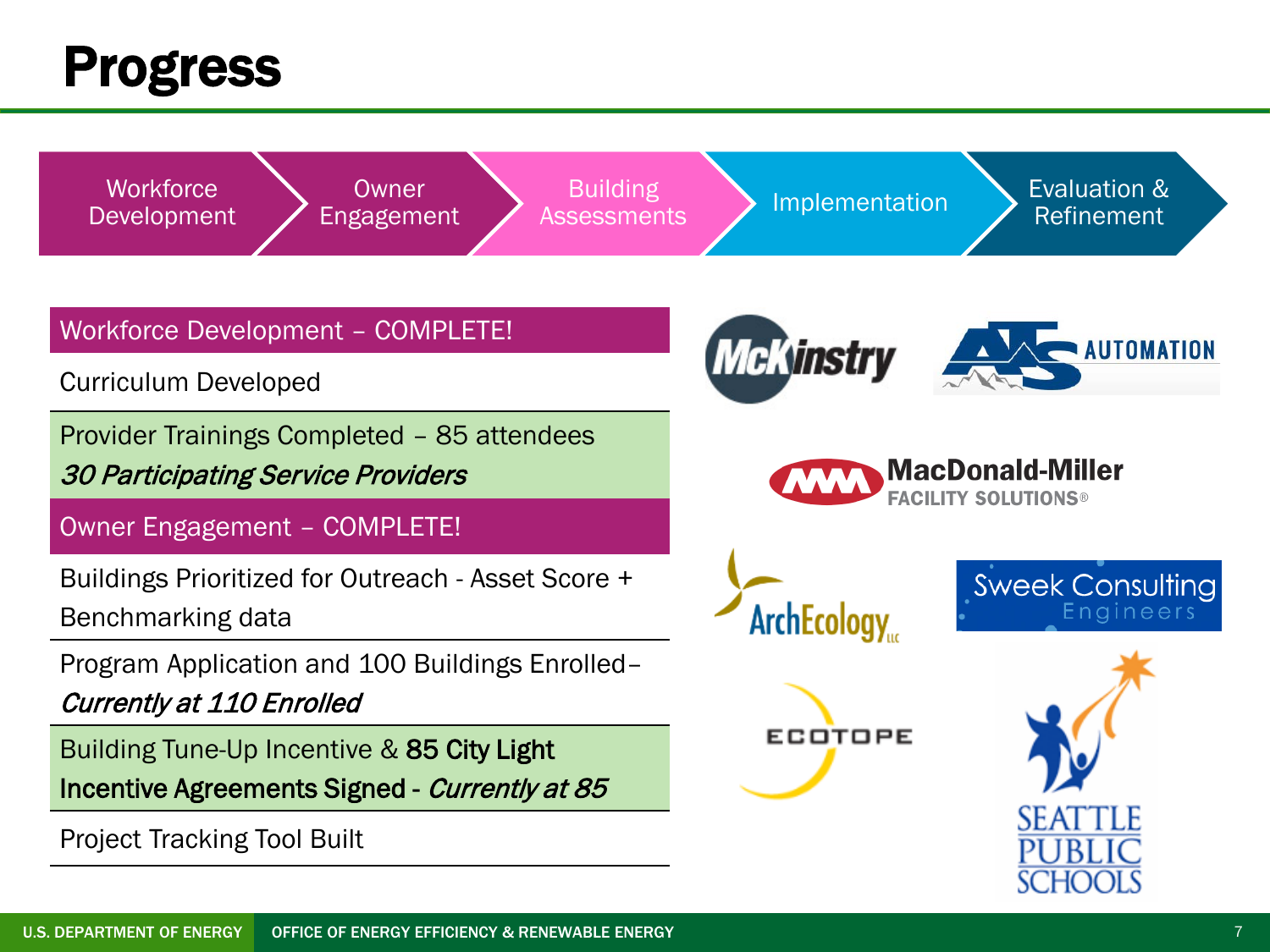### Stakeholder Engagement

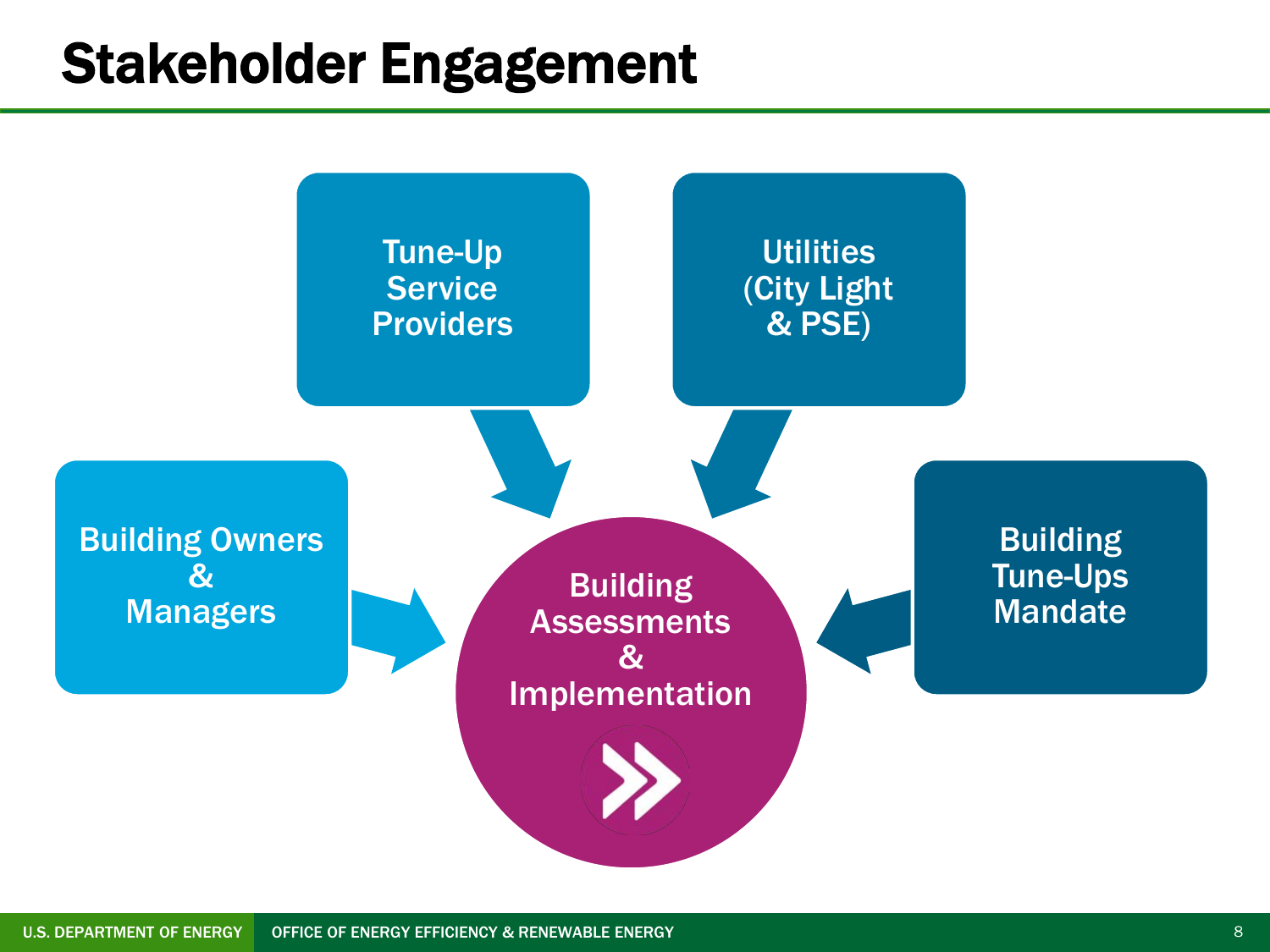# Remaining Project Work



#### Building Assessments - IN PROGRESS THROUGH 2018

Tune-Up "Walkthrough" & Asset Score

Estimated Program Impact – Energy & GHG Savings

Implementation – JUST STARTING – 2018 & 2019

Tune-Ups, ECMs & Strategic Energy Plans. "Basic Tune-Up" "Tune-Up Plus" "Building Renewal"

Data Collection: Tune-Ups, ECMs & Strategic Energy Plans & Owner Engagement

Evaluation & Refinement – SUMMER 2019

Final Program Impacts & Final Report/Presentations to DOE

Policy & Program Recommendations

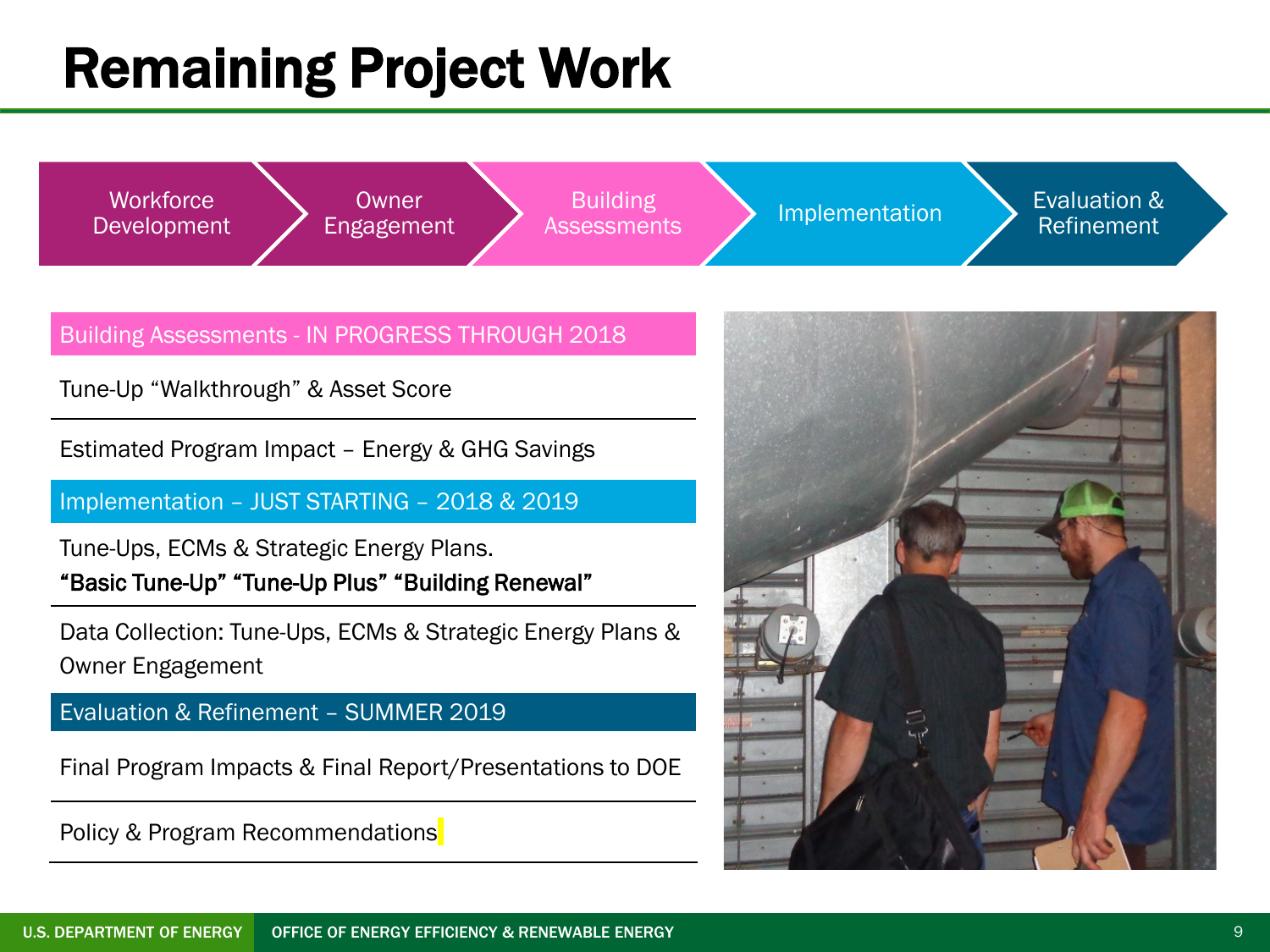# Thank You

City of Seattle Office of Sustainability & Environment [www.seattle.gov/buildingtuneups](http://www.seattle.gov/buildingtuneups) (click on Accelerator)

Nicole Ballinger, Program Manager 206-233-7184 | [nicole.ballinger@seattle.gov](mailto:nicole.ballinger@seattle.gov)

Sandra Mallory, Principal Investigator 206-615-0731 | [sandra.Mallory@seattle.gov](mailto:sandra.Mallory@seattle.gov)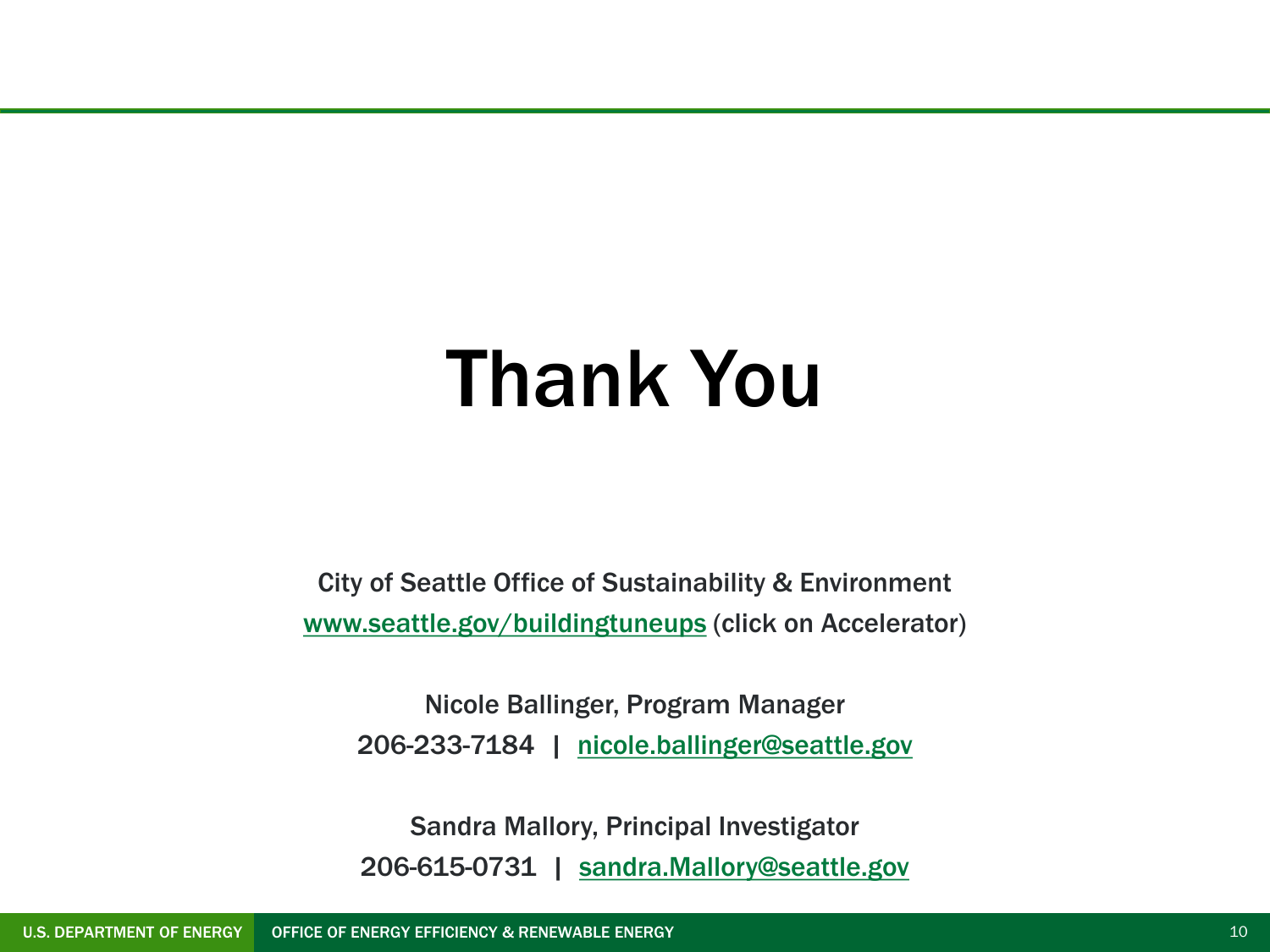### REFERENCE SLIDES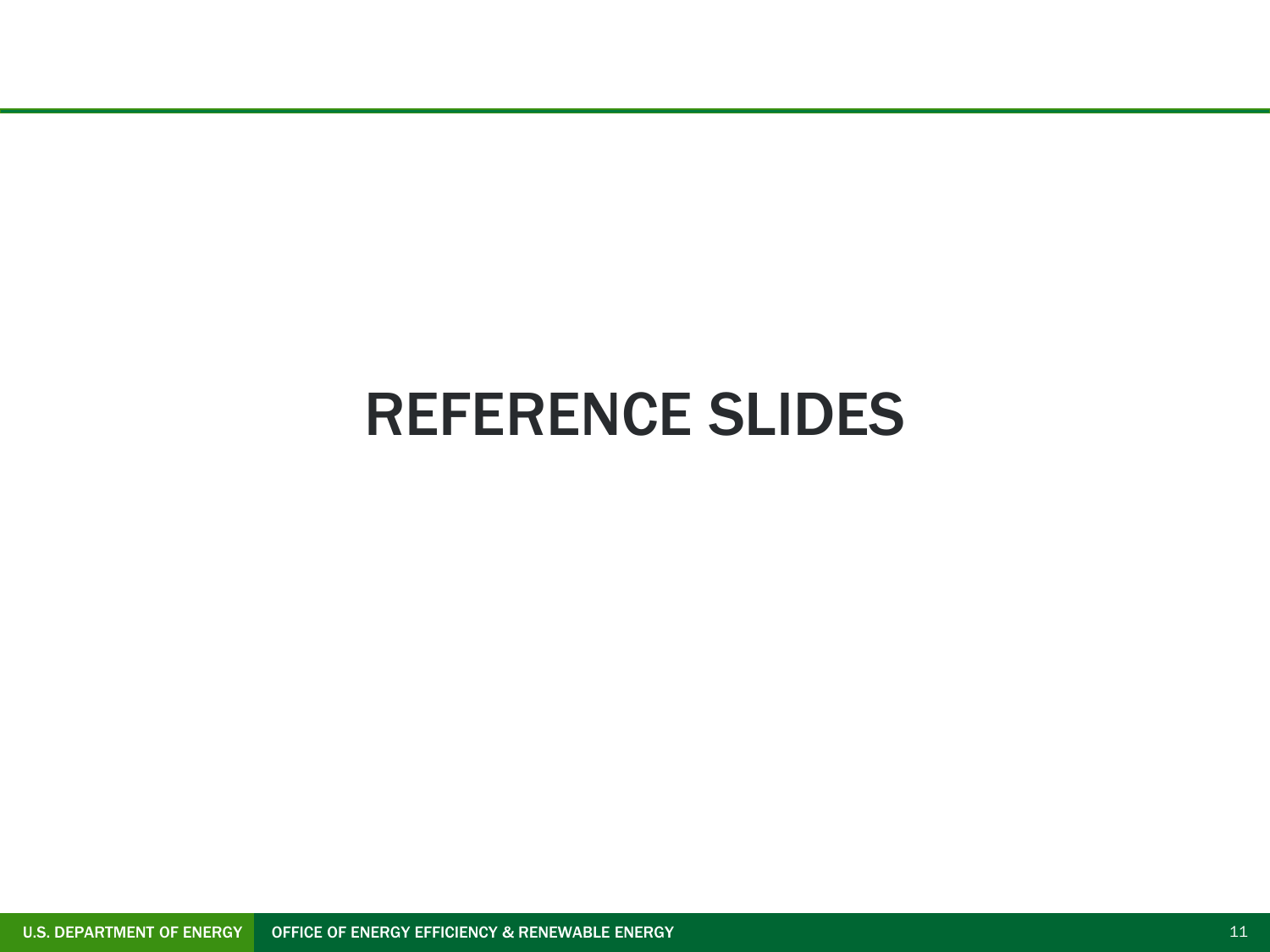### Project Budget

Project Budget: Major budget categories are Personnel and Contractual Variances: SCL Incentives and Asset Score payments moved from BP1 to BP2; Allocate funding for Case Studies in BP2 Cost to Date: About 30% of direct and cost share expenses have been expended to date Additional Funding: No other funding sources

| <b>Budget History</b>  |            |                        |             |  |  |  |  |  |  |
|------------------------|------------|------------------------|-------------|--|--|--|--|--|--|
| <b>Budget Period 1</b> |            | <b>Budget Period 2</b> |             |  |  |  |  |  |  |
| <b>DOE</b>             | Cost-share | <b>DOE</b>             | Cost-share  |  |  |  |  |  |  |
| \$365,245              | \$691,808  | \$992,907              | \$1,120,289 |  |  |  |  |  |  |